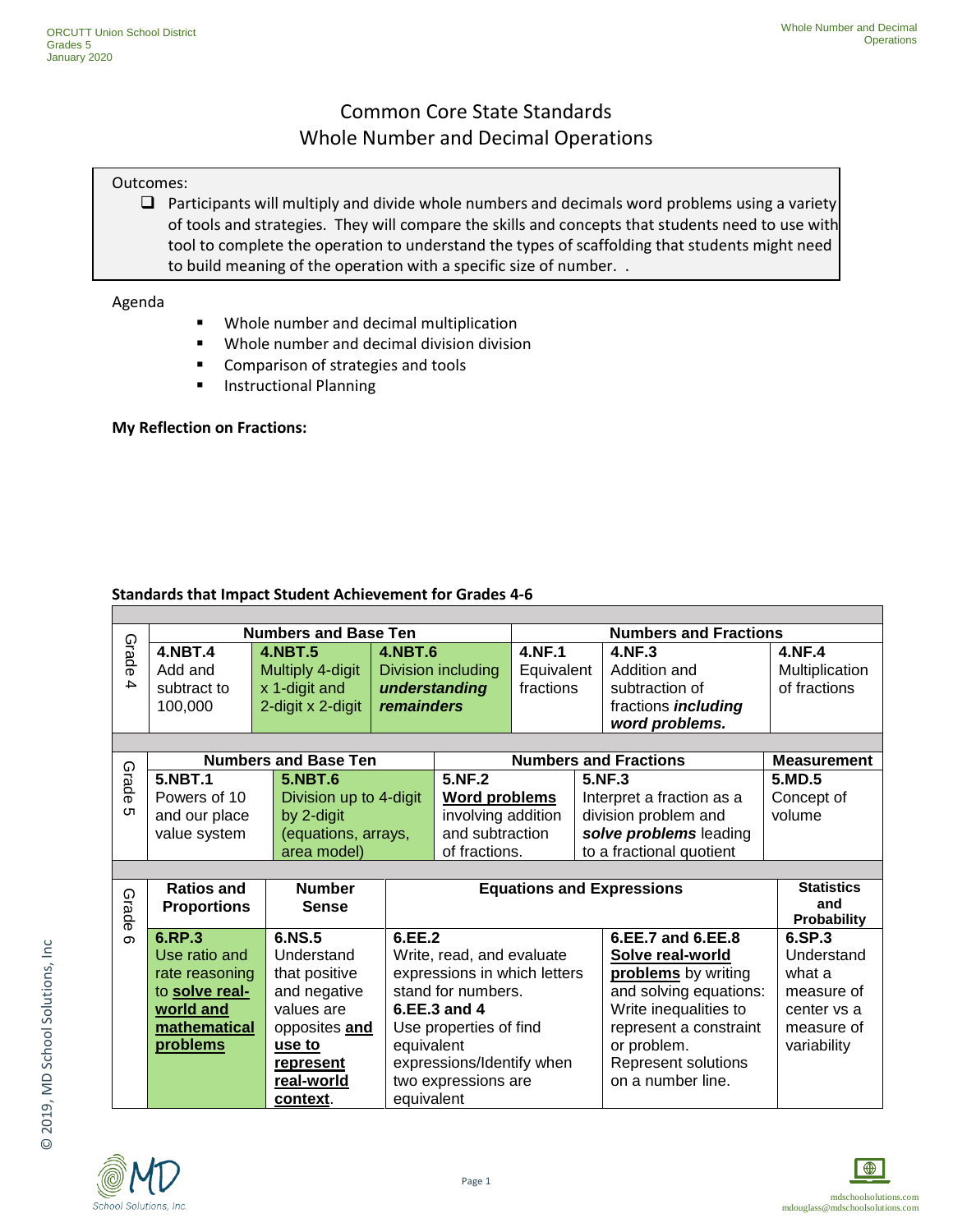#### **My Notes:**

Whole Number Multiplication

Decimal Multiplication

Whole Number Division

Decimal Division

# **Building Understanding of Multiplication and Division of Whole Numbers**

Multiplication and division are built from concepts. Teaching algorithms without connections to concepts such as place value creates misunderstandings. We see this as students confuse procedures and make errors in place value.

Build understanding by:

Using context to discuss the problem

Encourage estimating a reasonable solution before computing

Allow for various ways to solve the problem

With decimal, end with a discussion about the placement of the decimal point

| Operation       | ⊺ools                                                                  | <b>Strategies</b>                                                                        |
|-----------------|------------------------------------------------------------------------|------------------------------------------------------------------------------------------|
| Multiplication  | place value chart, place value chips,<br>graph paper                   | Place value, area, partial<br>products, expanded notation<br>form, traditional algorithm |
| <b>Division</b> | place value chart, place value chips,<br>graph paper, toolbox of facts | Place value, area, partial<br>quotients, traditional algorithm                           |





© 2019, MD School Solutions, Inc

© 2019, MD School Solutions, Inc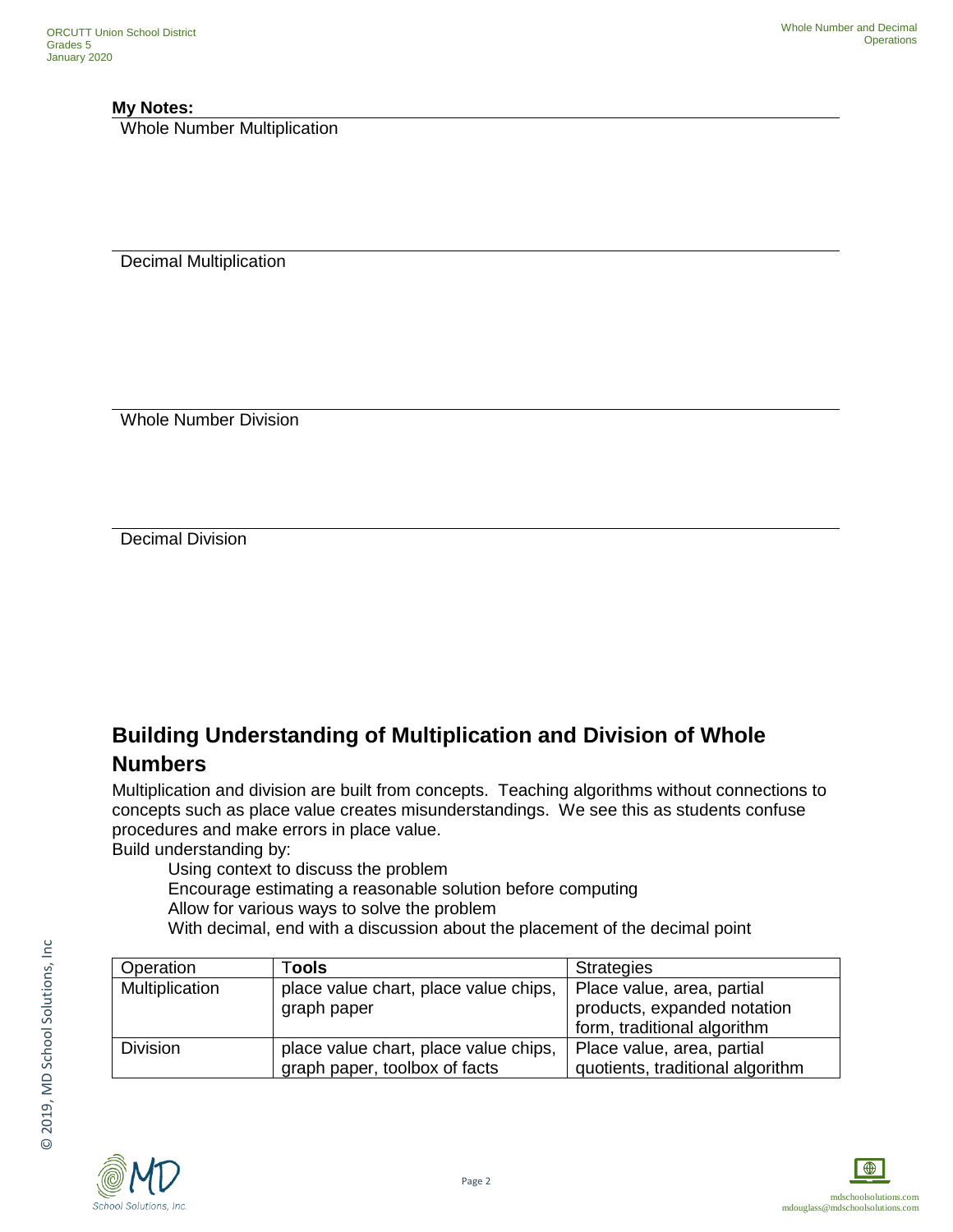## **AREA for Multiplication**

A bakery shop is making batches of muffins. They make \_\_\_\_\_ muffins in a batch. Today they will make \_\_\_\_ batches of muffins. How many muffins will they have to sell?

Problem 1: 74 x 4 Problem 2: 234 x 3 Problem 3: 452 x 63

Solve each problem in at least two different ways. How do the numbers in the first method show up in the second method? Where are they it they don't show up?

Each container of chocolate muffins weighs 0.43 pounds. Each container of zucchini muffins weights 0.423 pounds. Use this to create problem 4 and problem 5. Solve each one using at least two different methods.

What is Problem 4? 2 x 0.43

What is problem 5? 4 x 0.423

Additional Problems to Try: Pr.6:  $1.6 \times 1.2 =$  Pr.7:  $1.3 \times 0.8$  Pr.8:  $1.2 \times 0.3$ 



School Solutions, Inc.

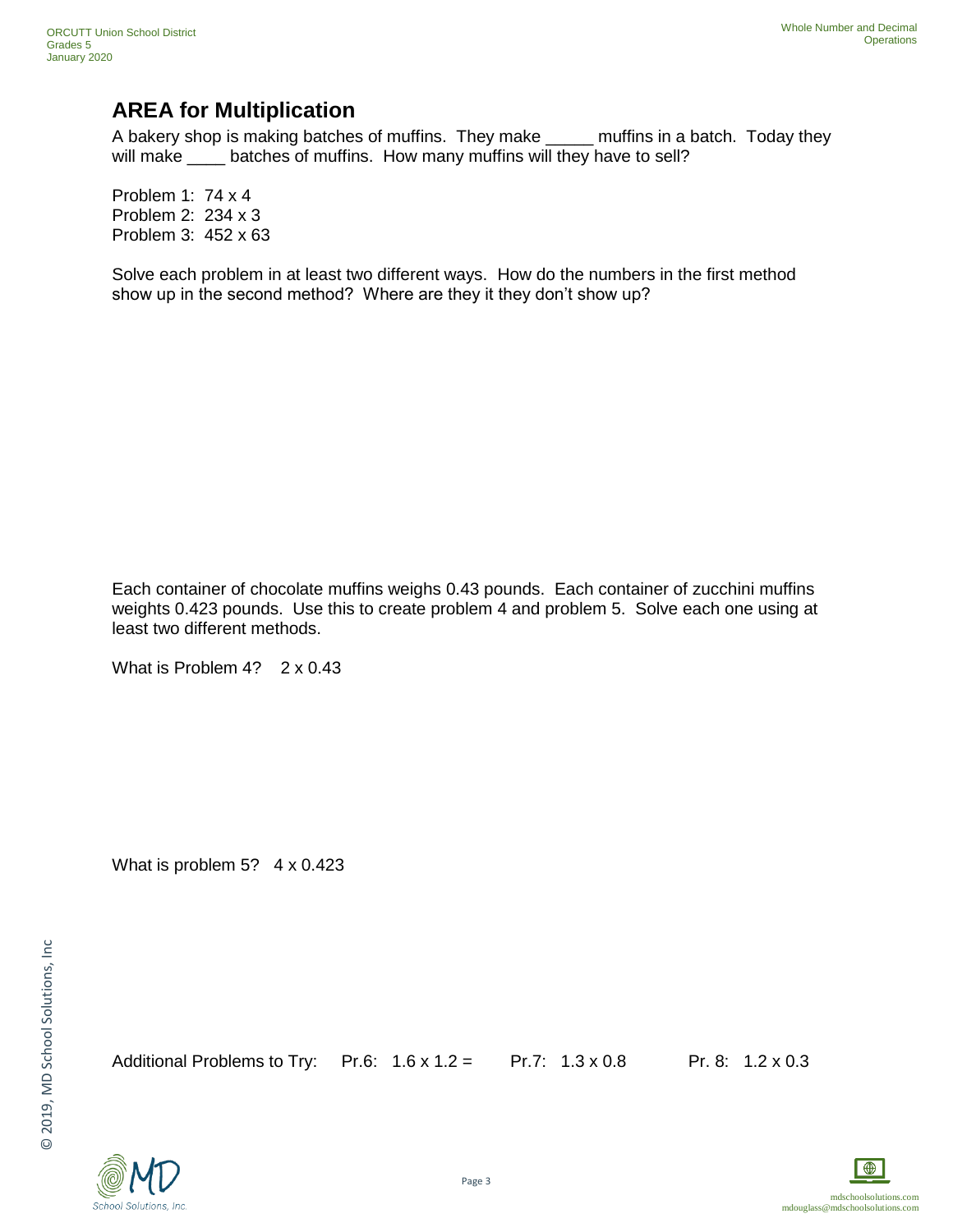### **Patterns with Multiplication**

- **What happens when you multiply a tenth by a tenth?**
- **What happens when a tenth is multiplied by a whole number?**
- **What happens when a tenth is multiplied by a hundredth?**

*Sentence Frame: When you multiply a number by a factor \_\_\_\_\_\_\_\_\_\_\_ 1, the product will be \_\_\_\_\_\_\_\_\_\_\_ than the original number.* 

Part A: Find the product of each of these problems. What pattern do you notice? Will this always be true?

 $33 \times 10 =$  $3.3 \times 10 =$  $3.3 \times 1 =$  $3.3 \times 0.1 =$ 

**Part B:** Use one of the phrases below to complete each sentence.

a bit bigger than a lot more than a bit less than a lot less than.

| 1. $3.4 \times 0.998$ is | than $3.4$ |
|--------------------------|------------|
|                          |            |

| 2. 0.04 x 1.0895 is | than $0.04$ |
|---------------------|-------------|
|---------------------|-------------|

3. 12,780 x 0.0098 is than 12,780

4. 0.002 x 0.900093 is than 0.002

5. 12.678 x 1850.09 is than 12.678

**Part C.** What is the best approximate answer to each problem **and explain why you chose it**.

| 1. 12.078 x 0.49601 $\approx$ | A) 6 |           | B) 60    | C) 600   |         | D) 6000  |
|-------------------------------|------|-----------|----------|----------|---------|----------|
| 2. 11.897 x 0.0981 $\approx$  |      | A) 12     | B) 1.2   | C) 0.12  |         | D) 0.012 |
| 3. 0.089 x 1.000237 $\approx$ |      | A) 0.009  | B) 0.09  | C) 0.9   |         | D) 9     |
| 4. $0.7 \times 0.049 \approx$ |      | A) 35     | B) 3.5   |          | C) 0.35 | D)       |
| 0.035                         |      |           |          |          |         |          |
| 5. 45.1 x 101.00 $\approx$    |      | A) 45,000 | B) 4,500 | $C)$ 450 |         | D) 45    |

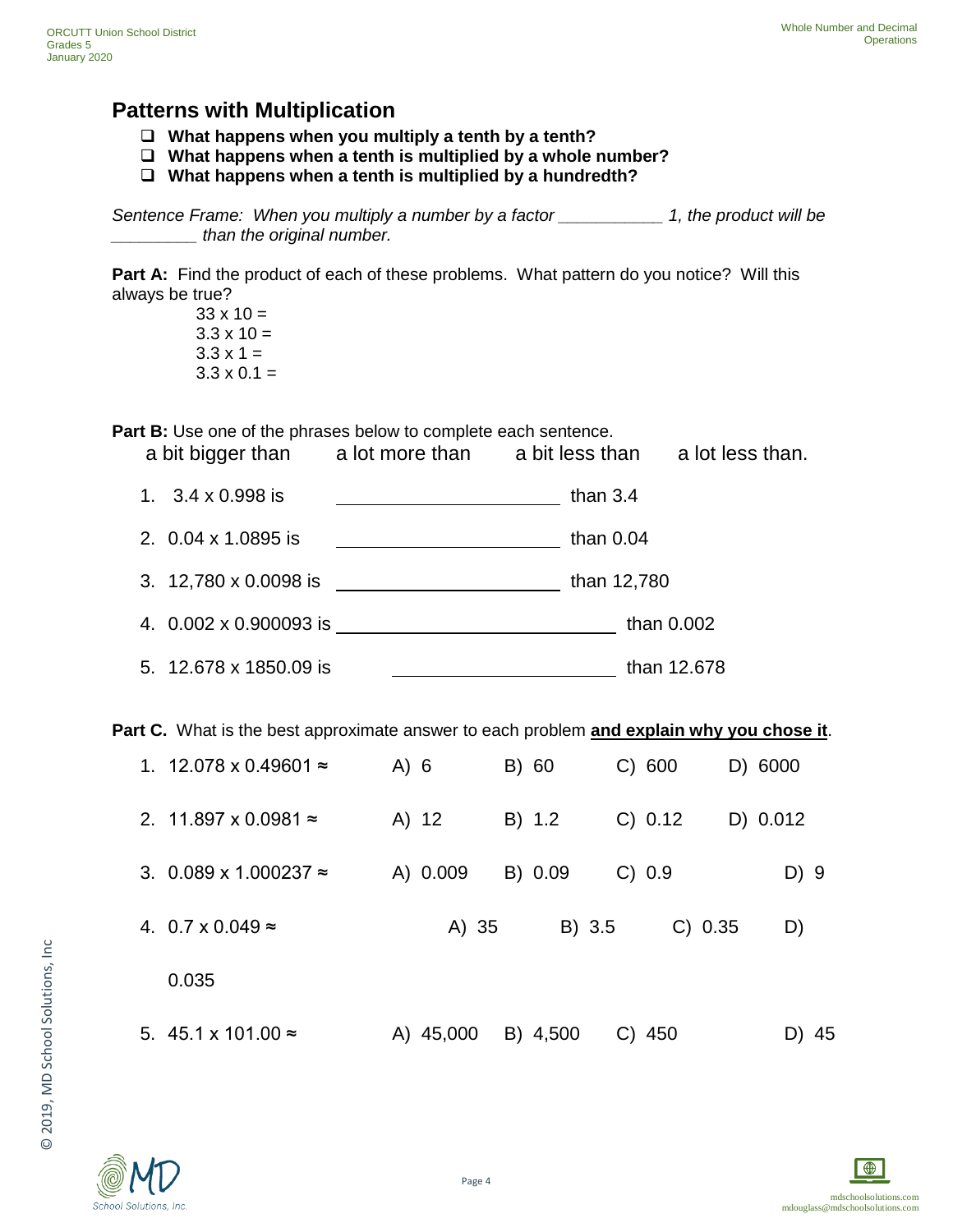## **Division in Context**

 $\Box$  There are 655 acres to be shared by 5 siblings. If each sibling receives that same amount of land, how many acres will each one receive?

Try:  $565 \div 5$ 

Try:  $745 \div 3$ 

# **Estimating Quotients**

What numbers can you think about to help you divide the following problems?

Problem 1:  $712 \div 94 =$ 

Problem 2:  $4,289 \div 52 =$ 





© 2019, MD School Solutions, Inc

© 2019, MD School Solutions, Inc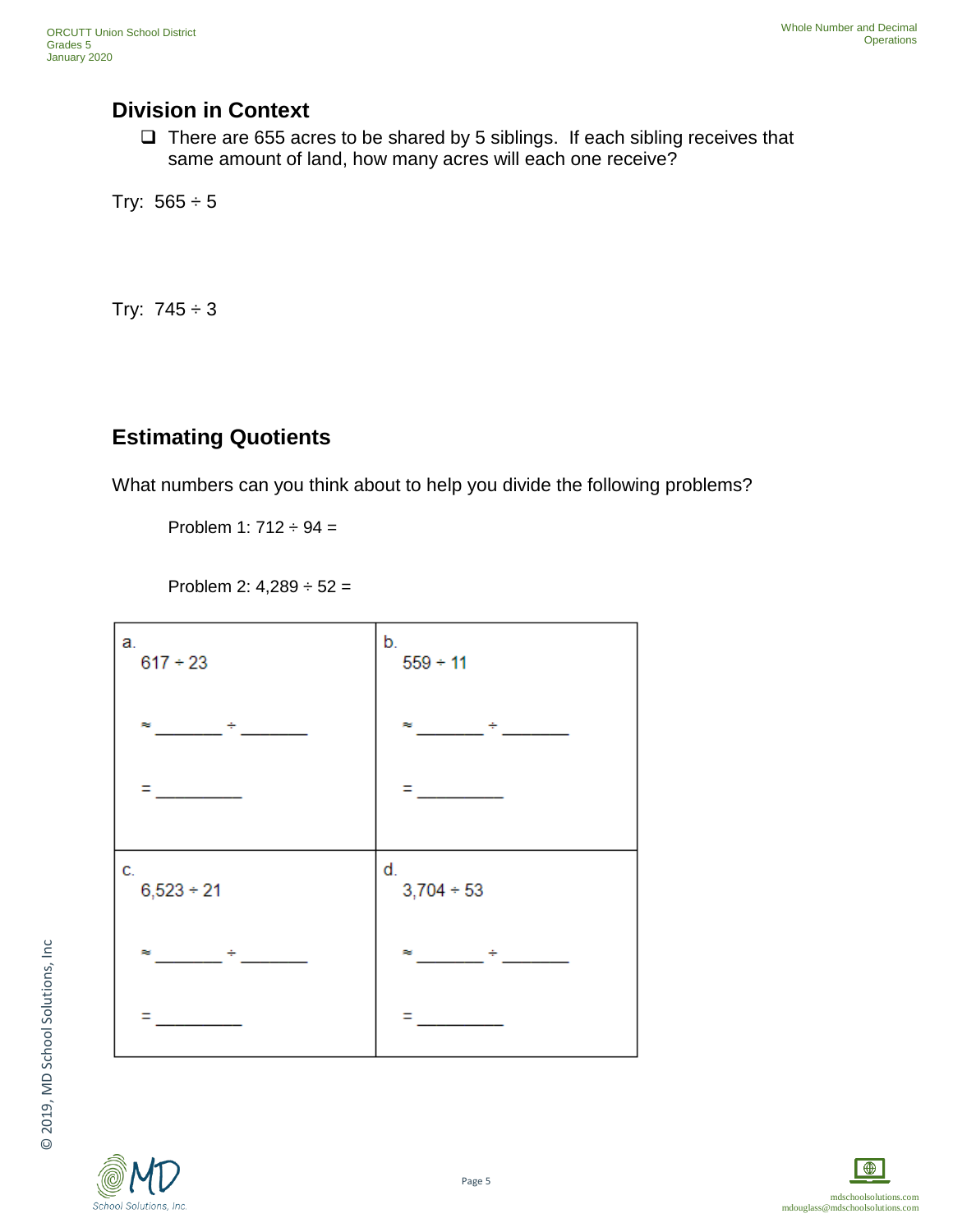## **Division with Decimals**

**Part A:** How do you show division of decimal divisors using an area?

 $1.0 \div 0.2 =$ 

 $0.75 \div 0.25 =$ 



Part B: How do you show division of decimal divisors using a number line?

*You have a 2-meter length of ribbon. You are making bows that require 0.4 meters of ribbon. How many ribbons can you make if you use all the ribbon?* 

Divide:  $2 \div 0.4 =$  Divide  $4 \div 0.2 =$ 

**Part C:** How do you show division of decimal divisors using place value blocks?

*A small ketchup container holds 0.24 ounces. How many small containers will fit into a bottle that holds 0.72 ounces?* 

Divide:  $0.72 \div 0.24 =$  Divide  $4.2 \div 0.6 =$ 

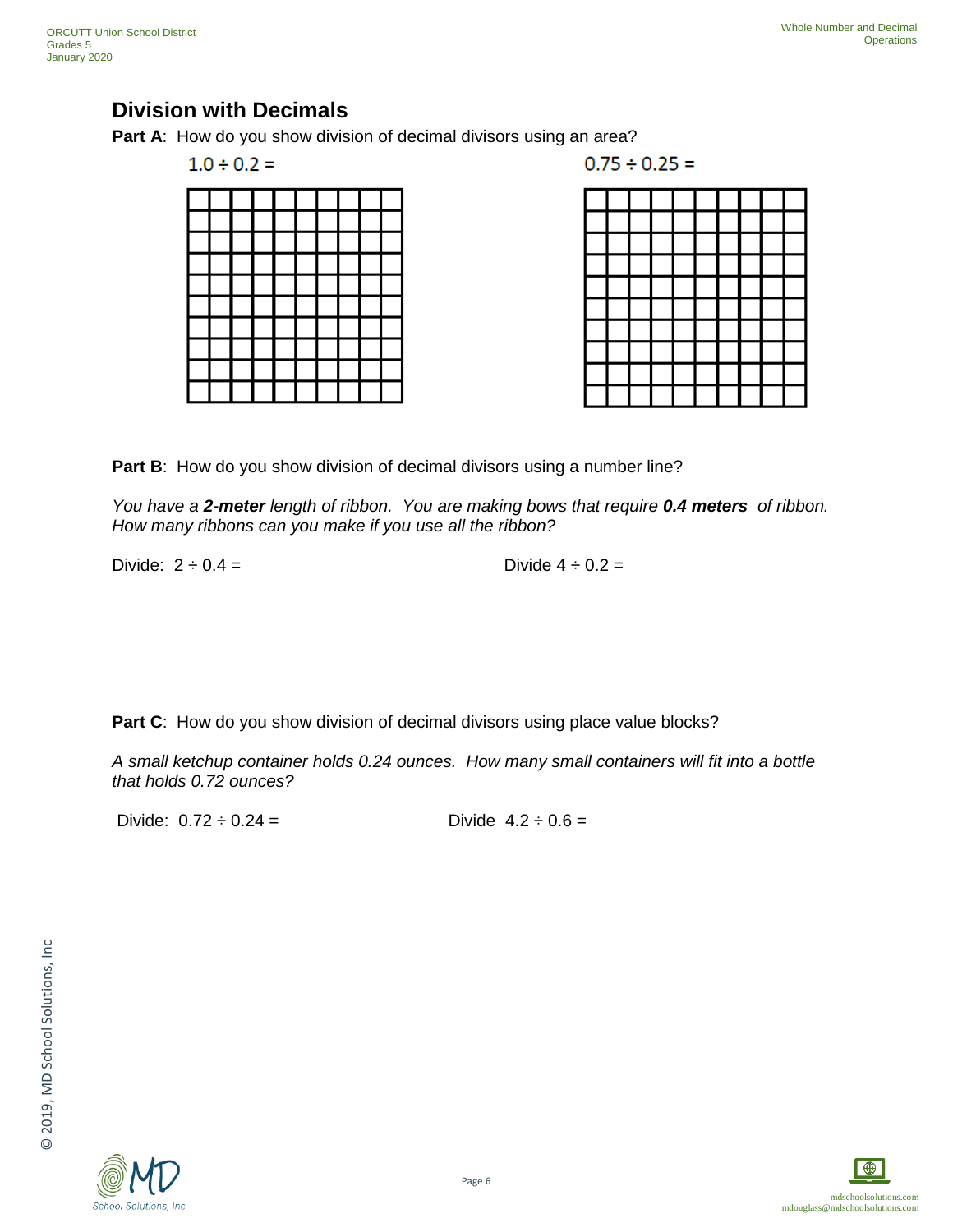### **Patterns with Division**

- **What happens when a tenth is divided by a whole number?**
- **What happens when a hundredth is divided by a whole number?**
- **What happens when you divide a tenth by a tenth?**
- $\Box$  What happens when you divide a tenth by a hundredth?

*Sentence Frame: When the divisor \_\_\_\_\_\_\_\_\_\_\_ 1, the quotient will be \_\_\_\_\_\_\_\_\_ than the original number.* 

Part A: Find the product of each of these problems. What pattern do you notice? Will this always be true?

| $67 \div 10 =$   | $2.4 \div 10 =$   |
|------------------|-------------------|
| $67 \div 1 =$    | $2.4 \div 1 =$    |
| $67 \div 0.1 =$  | $2.4 \div 0.1 =$  |
| $67 \div 0.01 =$ | $2.4 \div 0.01 =$ |

**Part B:** Use one of the phrases below to complete each sentence.

| a bit bigger than | a lot more than | a bit less than | a lot less than. |
|-------------------|-----------------|-----------------|------------------|
|                   |                 |                 |                  |

| 6. $3.4 \div 0.998$ is        | than $3.4$  |
|-------------------------------|-------------|
| 7. $0.04 \div 1.0895$ is      | than $0.04$ |
| 8. $12,780 \div 0.0098$ is    | than 12,780 |
| 9. $0.002 \div 0.900093$ is _ | than 0.002  |
| 10.12.678 x 1850.09 is        | than 12.678 |

**Part C.** What is the best approximate answer to each problem **and explain why you chose it**.

| 6. $12.078 \div 0.49601 \approx$  | A) 24    | B) 240  | $C)$ 2400 | D) 24,000 |
|-----------------------------------|----------|---------|-----------|-----------|
| 7. 11.897 $\div$ 0.0981 $\approx$ | A) 12    | B) 120  | C) 1200   | D) 12,000 |
| 8. $0.089 \div 1.000237 \approx$  | A) 0.009 | B) 0.09 | C) 0.9    | D) 9      |
| 9. $0.7 \div 0.049 \approx$       | A) 140   | B) 14   | C) 1.4    | D)        |
| 0.14                              |          |         |           |           |
| $10.45.1 \div 101.00 \approx$     | A) 450   | B) 45   | $C)$ 4.5  | D)        |

0.45